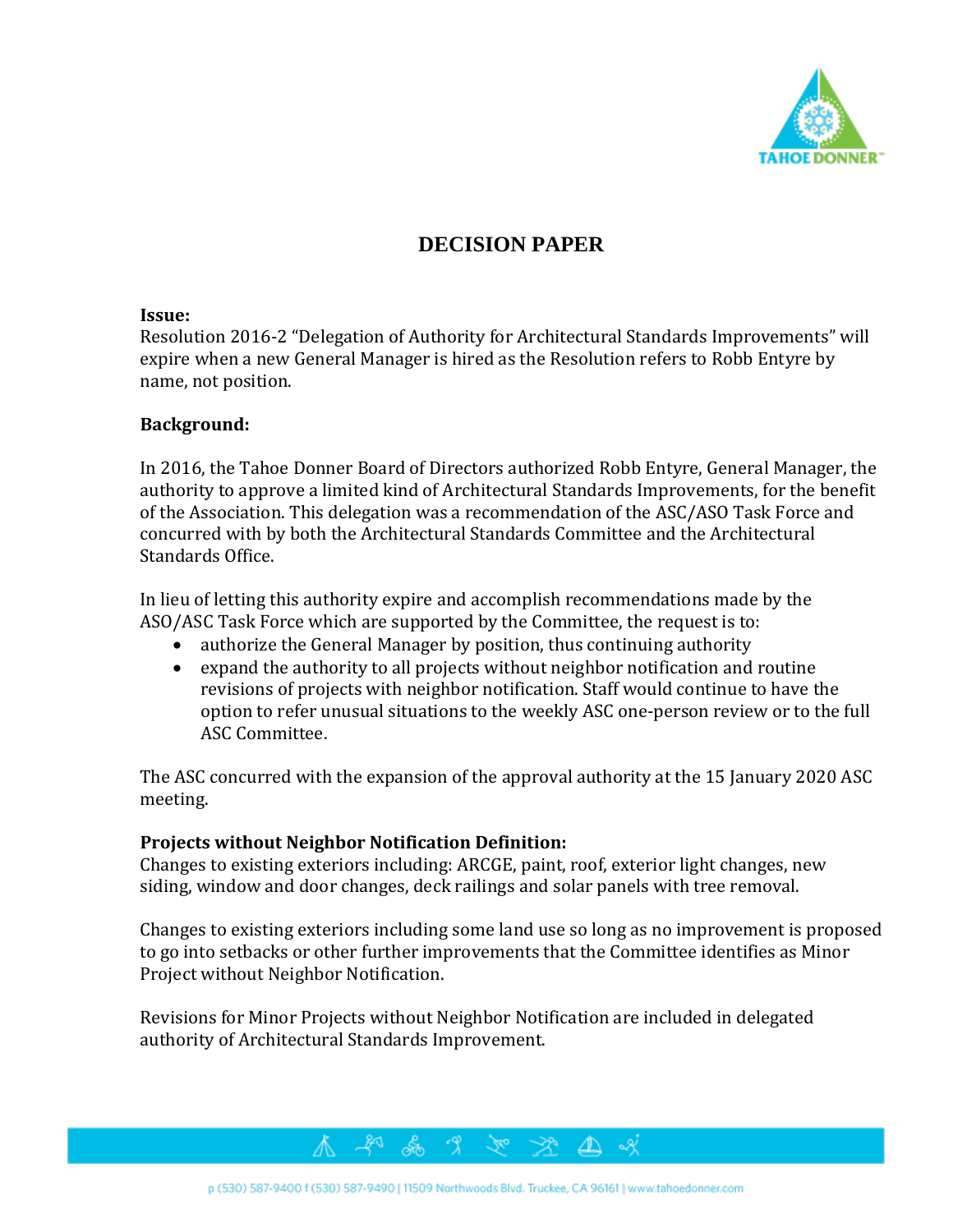

### **Projects with Neighbor Notification:**

Revisions to Projects with Neighbor Notification are included in the delegated authority as long as the changes are routine in nature and revisions do not intrude in the property setbacks.

**Cost impacts:** No direct financial impacts; however, the extra time spent presenting these routine project changes to the ASC reviewer could total 2 to 5 hours per week. Also, the efficiency of some changes being approved in one day versus weekly could be a benefit to the homeowner expediting their project.

### **Options:**

Option 1: Allow this delegation authority to expire.

Option 2: Approve this Resolution continuing staff authority to approve certain projects and revisions.

### **Recommendations:**

The Architectural Standards Committee is requesting the Board of Directors consider approving for Option 2.

Prepared By: Architectural Standards Committee and Annie Rosenfeld, Director of Risk Management and Real Property

General Manager Approval to put on Agenda: \_\_\_\_\_\_\_\_\_\_\_\_\_\_\_\_\_\_\_\_\_\_\_\_\_\_ Date:

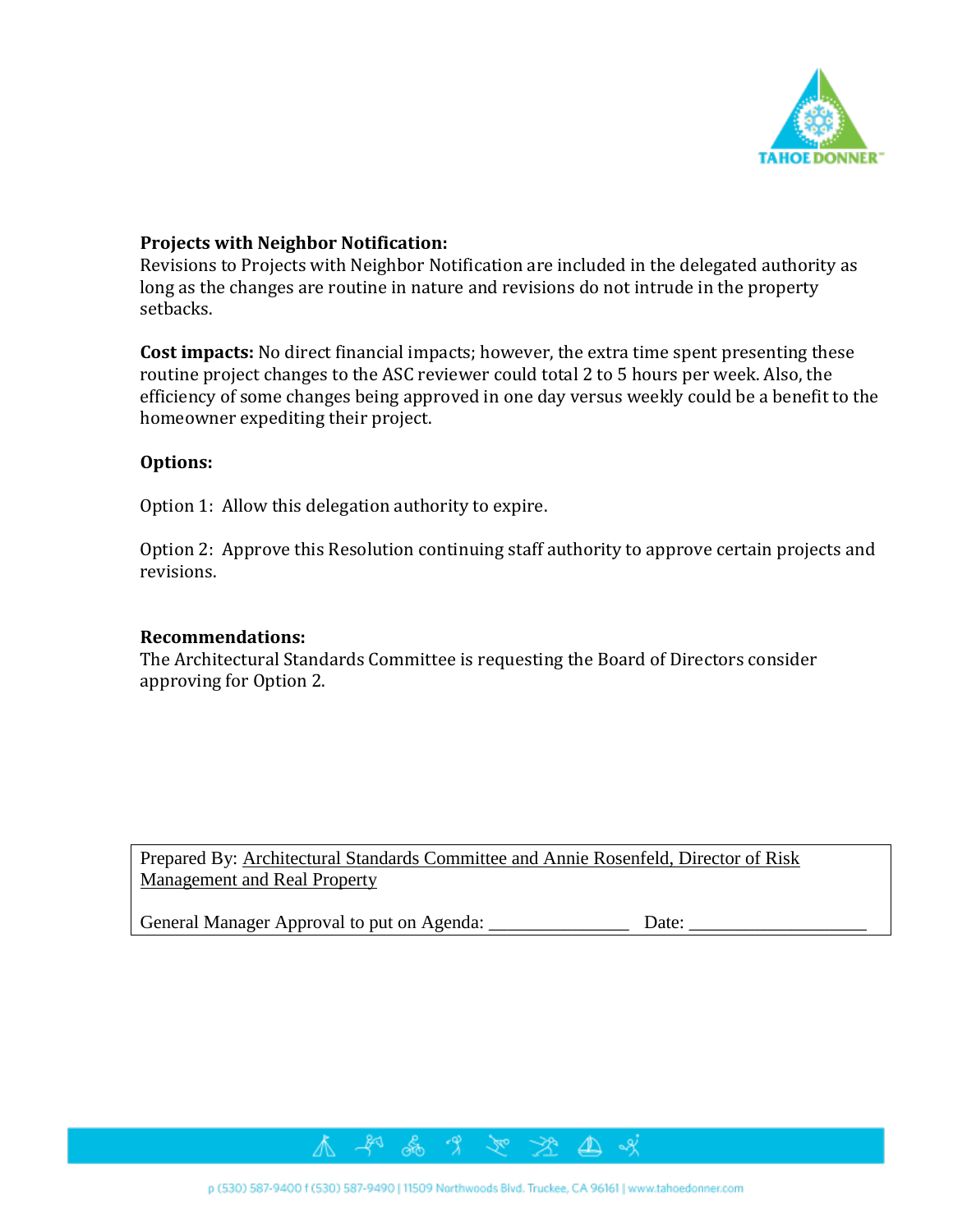

TAHOE DONNER ASSOCIATION Architectural Standards Office 11509 Northwoods Blvd Truckee, CA 96161 1100666, CA 90101<br>(530) 587-9407<br>Fax (530) 587-9427 e-mail aso@tahoedonner.com



### Proposed 2019 ASC Fee Schedule

The administrative fee, the site and final inspection fees are due upon plan submittal. The deposit must be paid prior to permit issuance and is refundable upon final approval.

 $\cdots$ 

| <b>Major Projects</b>                                                                                                | Admin.<br>Fees | <b>Site</b><br>Insp. | Final<br>Insp. | Deposit   | Total       |  |  |
|----------------------------------------------------------------------------------------------------------------------|----------------|----------------------|----------------|-----------|-------------|--|--|
| New Houses, Multiples, &<br>Commercial Buildings, Additions<br>(over 500sqft), Garages w/ Addition                   | \$1,020        | \$90                 | $590*$         | \$3,000** | \$4,200     |  |  |
| Extension Fee (6-Month): "MAJOR" project 1st Extension fee is \$500, 2nd Extension fee is \$1,000 (approval by ASC). |                |                      |                |           |             |  |  |
| Minor Projects (with Neighbor Notification)                                                                          |                |                      |                |           |             |  |  |
| Garages, Additions (under 500sqft), Decks,<br>Sheds, Auxiliary Structures, Variances, &<br>Miscellaneous             | \$385          | 890                  | \$90           | \$500     | \$1,065     |  |  |
| Fences, Solar Panels (w/ Tree Removal)                                                                               | \$140          | \$90 if<br>required  | \$90           | \$100     | \$330-\$420 |  |  |
| Minor Projects (without Neighbor Notification)                                                                       |                |                      |                |           |             |  |  |
| Change to Existing***                                                                                                | \$100-\$225    | \$90 if<br>required  | \$90           | \$100     | \$290-\$505 |  |  |

Extension Fee (6-Month): "MINOR" project 1st Extension fee is \$100, 2nd Extension fee is \$250-500 (approval by ASC).

#### Maintenance Projects (with Changes)

Changes to: New ARGCE, Paint/Stain Colors Changes, Roof & Gutter Changes. \$100 AC/Generator & Hot Tub Installations (on existing surface), Window & Door Changes (without reframing), & Exterior Light Changes. An administrative fee of \$125 may be assessed for no-permit applications. Applications are required to be submitted for review and approval prior to installation.

#### **Multiple Family Units**

Condominium or Apartment:

- \$90 final inspection fee for each unit.
- \*\* \$3,000 deposit for the initial unit, add \$1,500 for each additional unit.

#### Commercial

Commercial Structure:

- Based on structure up to a maximum of 3,000 sqft. Deposit is \$4,000 for 3,001-4,999 sqft & \$5,000 for structures 5,000 sqft and larger.
- Commercial sign review (per sign) \$120

#### **Minor Projects**

\*\*\* Projects include: Driveway Parking Pads, New Siding, Small Deck Extensions, Deck Railing Changes, Window Size Changes, Hot Tub Installation (w/new pad), Patio Pavers, Solar Panels (w/o tree removal) Landscaping and Walkways etc. An additional administrative fee of \$125 may be assessed for no-permit applications.

#### Miscellaneous

Additional Site, Final, or Misc. Inspection Fee: \$90 Plan Printing: \$3/plan

Full Committee Resubmittal Admin. Fee: \$140 Variance Fee: \$2/letter

Effective 0X/XX/2019

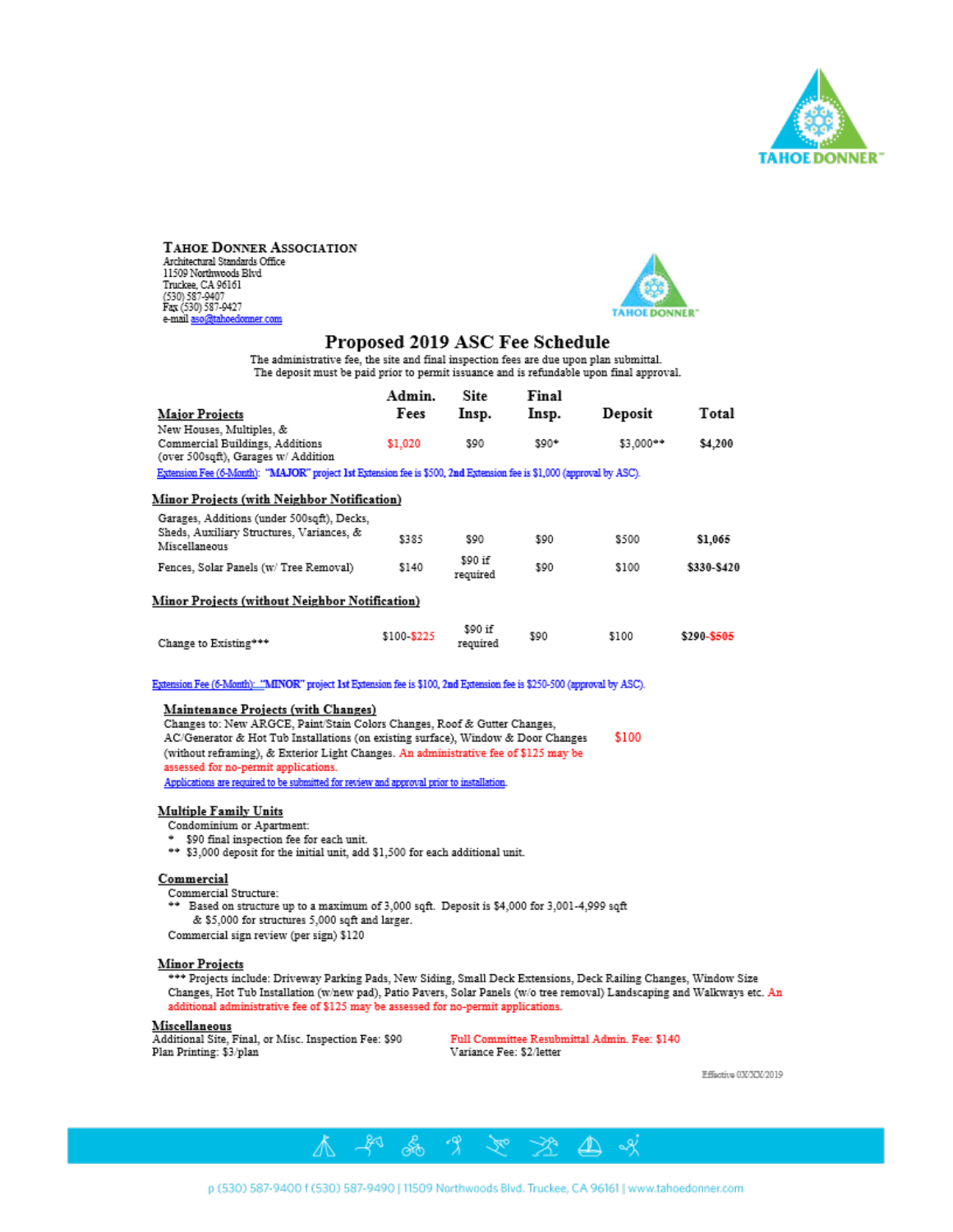

TAHOE DONNER ASSOCIATION Architectural Standards Office 11509 Northwoods Blvd Truckee, CA 96161 (530) 587-9407 Fax (530) 587-9427<br>e-mail aso@tahoedonner.com



# Proposed 2019 Draft ASC Fee Schedule and Worksheet for **Multiple Unit**

| One unit final inspect\$90 |  |
|----------------------------|--|
|                            |  |
|                            |  |
|                            |  |
|                            |  |
|                            |  |
|                            |  |
|                            |  |
|                            |  |

Extension Fee (6-Month): Multi Unit Projects are considered "MAJOR"<br>1st Extension fee is \$500 for 6 months<br>2nd Extension fee is \$1,000 (approval by ASC)

Effective XXXXXX2019



不如高力之不会